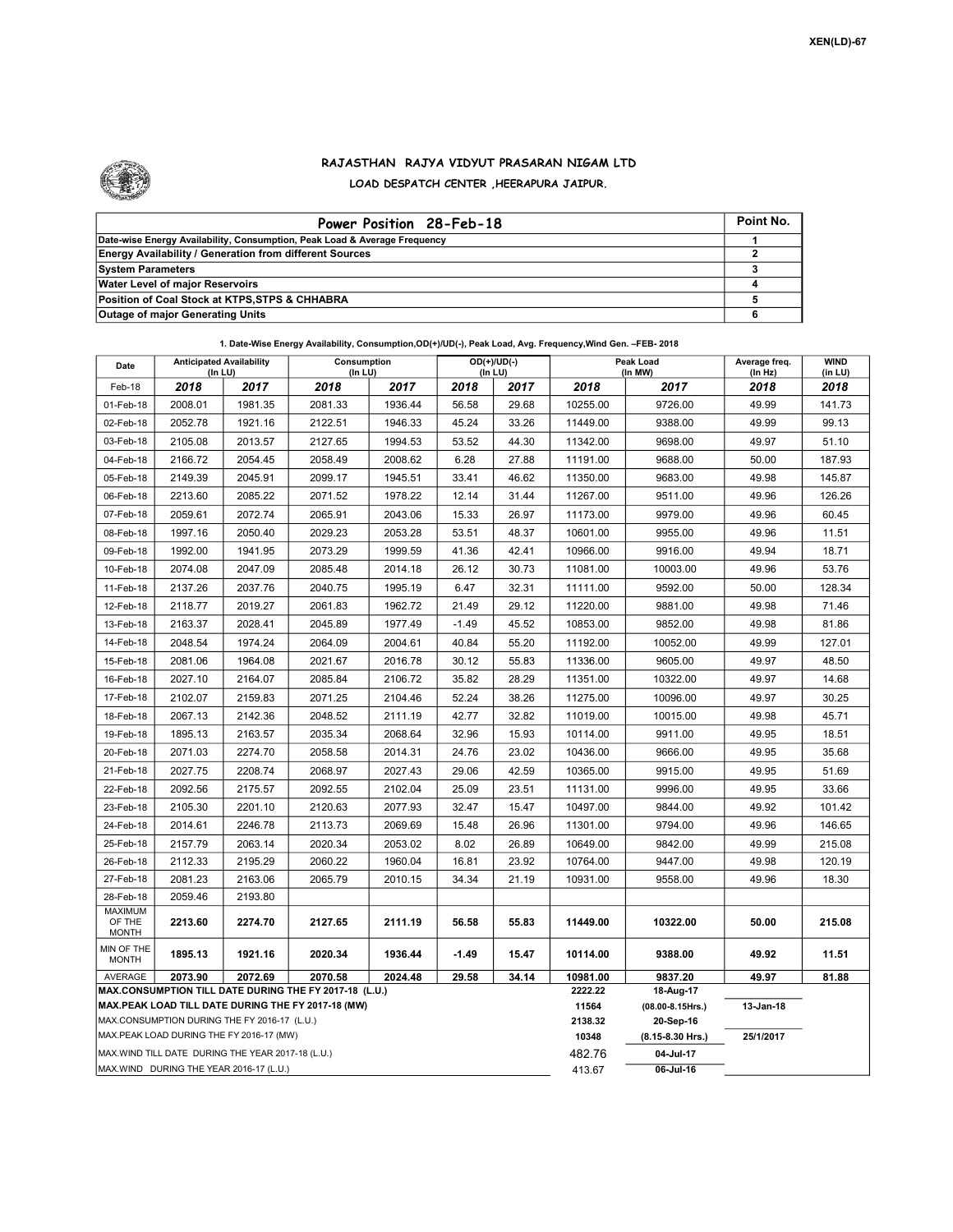|          | (In LU)                                                                            |                                           |                                  |                              |
|----------|------------------------------------------------------------------------------------|-------------------------------------------|----------------------------------|------------------------------|
| S.No.    | Sources Available to Rajasthan / Installed<br>Capacity as on 30.09.2016<br>(In MW) | Prior<br>assessment of<br>Avail. For next | Prior<br>assessment of<br>Avail. | Actual<br>Energy<br>Received |
|          |                                                                                    | Day                                       | 27-Feb-18                        |                              |
| 1        | KTPS (1240/1240)                                                                   | 246.00                                    | 246.00                           | 216.29                       |
| 2        | STPS (1500/1500)                                                                   | 220.00                                    | 218.00                           | 186.85                       |
| 3        | DHOLPUR GAS CCPP (330/330)                                                         | 0.00                                      | 0.00                             | 0.00                         |
| 4        | RAMGARH (273.5/273.5)                                                              | 42.00                                     | 42.00                            | 40.71                        |
| 5        | RAPP-A(200/200)                                                                    | 43.00                                     | 43.00                            | 44.52                        |
| 6<br>7   | MAHI (140/140)<br>CHAMBAL (RPS+JS) (135.5/271)                                     | 0.00<br>38.62                             | 0.00<br>38.62                    | 8.45<br>33.93                |
| 8        | <b>GIRAL LIGNITE (250/250)</b>                                                     | 0.00                                      | 0.00                             | 0.00                         |
| 9        | CHHABRA TPS 1000/1000)                                                             | 218.00                                    | 218.00                           | 273.52                       |
| 10       | ADANI (TPS) + KALISINDH (TPS)<br>(1200+1200/1320+1200)                             | 273.00                                    | 273.00                           | 250.16                       |
| 11       | WIND FARM (3980.40/4119.15)                                                        | 25.00                                     | 29.50                            | 18.30                        |
| 12       | SOLAR POWER(737.70/1295.70)                                                        | 0.00                                      | 0.00                             | 0.00                         |
| 13       | CAPTIVE POWER PLANTS                                                               | 0.00<br>0.00                              | 0.00<br>0.00                     | 0.00                         |
| 14<br>15 | REGIONAL (INTRA STATE) O.A. (VLTPS)<br>OPEN ACCESS                                 | 30.92                                     | 24.64                            | 0.00<br>25.07                |
| 16       | BIOMASS - (101.95/119.25)                                                          | 6.00                                      | 7.00                             | 6.41                         |
| 17       | BARSINGHSAR LTPS(250/250)                                                          | 52.00                                     | 50.00                            | 49.34                        |
| 18       | RAJWEST (1080/1080)                                                                | 229.00                                    | 201.00                           | 208.34                       |
|          | <b>TOTAL (A): 1-18</b>                                                             | 1423.54                                   | 1390.76                          | 1361.89                      |
| 19       | <b>BBMB COMPLEX</b>                                                                |                                           |                                  |                              |
|          | a) BHAKRA(230.79/1516.3)<br>b) DEHAR (198/990)                                     | 27.58<br>5.49                             | 27.44<br>5.49                    | 28.05<br>5.80                |
|          | c) PONG (231.66/396)                                                               | 30.58                                     | 34.17                            | 32.70                        |
|          | TOTAL: a TO c                                                                      | 63.65                                     | 67.09                            | 66.56                        |
| 20       | <b>CENTRAL STATIONS</b>                                                            |                                           |                                  |                              |
|          | d) SINGRAULI (300/2000)                                                            | 93.06                                     | 93.10                            | 93.10                        |
|          | e) RIHAND<br>(310.24/3000)                                                         | 127.20                                    | 127.87                           | 127.91                       |
|          | f) UNCHAHAR-I(20/420)                                                              | 7.51                                      | 6.01                             | 4.83                         |
|          | q) UNCHAHAR-II& III(61/630)<br>h) INDIRA GANDHI STPS(JHAJHAR) 0.00/1500)           | 26.75<br>0.00                             | 22.68<br>0.00                    | 13.82<br>0.00                |
|          | i) NCTPS DADRI St-II (43.22/980) + DADRI-TH                                        | 13.37                                     | 11.27                            | 7.61                         |
|          | j) DADRI GAS (77/830)                                                              | 7.06                                      | 7.56                             | 4.79                         |
|          | k) ANTA<br>(83.07/419)                                                             | 0.00                                      | 0.00                             | 0.00                         |
|          | I) AURAIYA<br>(61.03/663)                                                          | 0.00                                      | 0.00                             | 0.00                         |
|          | m) NAPP<br>(44/440)                                                                | 9.77                                      | 9.67                             | 9.67                         |
|          | $n)$ RAPP-B<br>(125/440)<br>o) RAPP-C<br>(88/440)                                  | 33.75<br>9.57                             | 33.75<br>9.57                    | 33.75<br>9.57                |
|          | p) SALAL<br>(20.36/690)                                                            | 0.63                                      | 0.59                             | 0.67                         |
|          | (70.37/720)<br>q) URI                                                              | 4.78                                      | 4.35                             | 4.73                         |
|          | r) TANAKPUR<br>(10.86/94)                                                          | 0.24                                      | 0.24                             | 0.27                         |
|          | s) CHAMERA - (105.84/540)                                                          | 3.53                                      | 3.53                             | 3.53                         |
|          | t) CHAMERA-II (29.01/300)                                                          | 1.06                                      | 1.16                             | 1.16                         |
|          | u) CHAMERA-III (25.21/231)<br>v) DHAULIGANGA (27/280)                              | 0.75<br>0.81                              | 0.75<br>0.81                     | 0.75<br>0.81                 |
|          | w) DULHASTI (42.42/390)                                                            | 2.94                                      | 2.72                             | 2.94                         |
|          | x) SEWA (13/120)                                                                   | 3.09                                      | 2.17                             | 2.32                         |
|          | y) NJPC (112.00/1500) + RAMPUR(31.808/412.02)                                      | 5.78                                      | 5.78                             | 5.78                         |
|          | z) TEHRI (75/1000)                                                                 | 5.56                                      | 5.55                             | 5.54                         |
|          | aa) KOTESHWR (33.44/400) + PARBATI3 (56.73/520)                                    | 2.55                                      | 2.55                             | 5.50                         |
|          | ab) TALA                                                                           | 0.13                                      | 0.10                             | 0.10                         |
|          | ac) MUNDRA UMPP (380/4000)<br>ad) SASAN (372/3960)                                 | 71.48<br>75.72                            | 73.39<br>89.34                   | 73.21<br>89.34               |
|          | ae) FRKKA+KHLGN+TLCHR (70.18/3940)                                                 | 29.13                                     | 28.21                            | 22.91                        |
|          | af) URS POWER (DADRI TH-I)                                                         | 0.00                                      | 0.00                             | 0.00                         |
|          | TOTAL SCHEDULE(a TO af)                                                            | 599.86                                    | 609.82                           | 591.16                       |
|          | LOSSES                                                                             | $-33.94$                                  | $-34.53$                         | $-36.34$                     |
|          | <b>NET SCHEDULED</b>                                                               | 565.92                                    | 575.30                           | 554.82                       |
| 21<br>22 | BILATERAL (REG.) EXCL. BANKING<br><b>BANKING</b>                                   | 4.68<br>15.64                             | 4.57<br>15.64                    | 4.57<br>15.64                |
| 23       | BILATERAL(INTER-REG.). EXCLUDING (ISOA &<br>BANKING)                               | 113.41                                    | 92.14                            | 113.41                       |
| 24       | INTER STATE OPEN ACCESS (BILATERAL+IEX)                                            | $-30.92$                                  | $-24.64$                         | $-25.07$                     |
| 25       | <b>INDIAN ENERGY EXCHANGE</b>                                                      | $-32.81$                                  | 6.20                             | 6.20                         |
|          | TOTAL(B): (19 TO 25)                                                               | 635.92                                    | 690.47                           | 669.56                       |
|          | TOTAL GENERATION (A +B): 1 TO 25                                                   |                                           |                                  | 2031.46                      |
|          | OVER DRAWAL (+)/UNDER DRAWAL (-)                                                   |                                           |                                  | 34.34                        |
|          | <b>GRAND TOTAL</b><br><b>LAST YEAR</b>                                             | 2059.46<br>2193.80                        | 2081.23<br>2163.06               | 2065.80<br>2010.14           |
|          |                                                                                    |                                           |                                  |                              |

## 2.Anticipated Availability/Generation From Different Sources